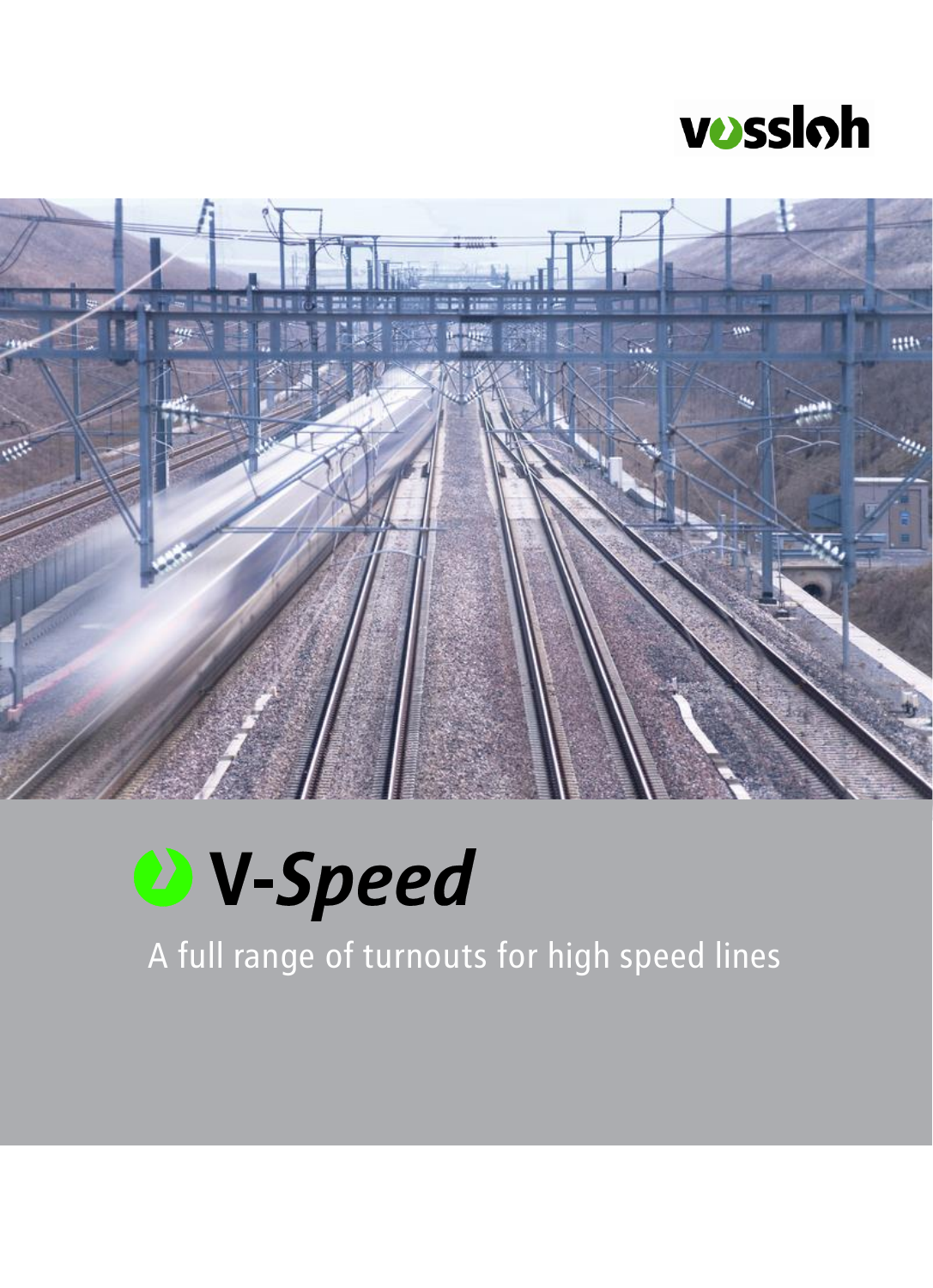## Vossloh Cogifer, the pioneer in the field of high speed turnouts

For nearly 40 years, Vossloh Cogifer has been an international leader in the design of high speed rail turnouts and equipment. The company has, from the beginning, been involved in all high speed rail projects in Europe and the world. The company therefore benefits from extensive experience in the study and manufacturing of turnouts and the associated safety devices. Because of the specific nature of high-speed rail, Vossloh Cogifer has been able to reinvent the turnout.



**All you KIII/II** a Vossloh Cogifer turnout was crossed at 560 km/h. On April 3, 2007, when the world speed record on rail was set,

We have been a partner of the SNCF (Société Nationale des Chemins de Fer Français) since 1980. Together, we have developed a reliable and safe turnout, which now equips the majority of high speed networks throughout the world.

Today, thanks to this experience, Vossloh Cogifer designs and manufactures a range of products that continues to be innovative, meeting the specific needs of high-speed lines while limiting investment and maintenance costs.

#### To date, over 2,000 turnouts for very high speed tracks have been supplied by Vossloh Cogifer throughout the world.

#### France:

High speed lines: Europe North, Rhône-Alpes, Mediterranean, Atlantic, Paris South East, East, Perpignan-Figueras, Rhine-Rhone, line interconnection.

EUROPE: Belgium, Great Britain, Spain, Italy, Sweden, etc.

OTHER COUNTRIES: Korea, China, Morocco, Saudi Arabia, Turkey, etc.



Vossloh Cogifer achieved special distinction for its pioneering contribution to the field of Very High Speed: the first turnouts for the high speed line (over 250 km/h) were delivered in France for the Paris-Lyon line in 1980. This was a first in Europe!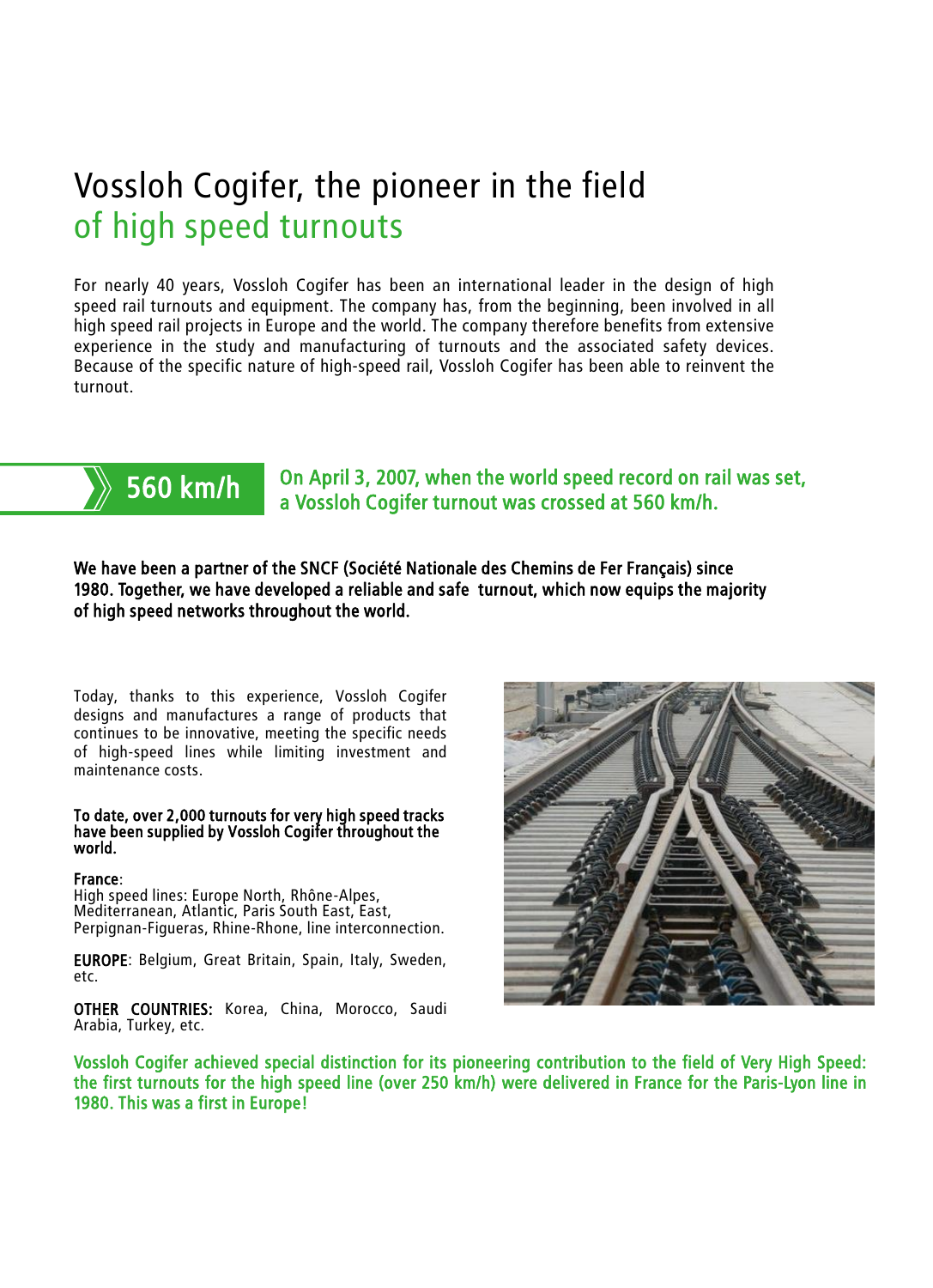## reliable high speed turnouts **V-Speed**, a range of high-performance and

### ► **Exclusive state-of-the-art technology**

#### Swing nose crossing with manganese cradle

This technology developed by Vossloh Cogifer allows trains to run on direct track at 350 km/h at commercial speed and up to 230 km/h in diverging track, with perfect running continuity in complete safety.

#### Inclined turnout to ensure running continuity

As a pioneer in this field, Vossloh Cogifer has been developing the 1/20 and 1/40 inclined running table for several years in perfect plain track continuity, by creating an innovative, patented switch rail profile. It reduces maintenance as well as dynamic interference to rolling stock, while improving passenger comfort.

#### Turnouts for laying on ballasted or concrete slab track

The technology developed ensures the laying on ballast or concrete track while retaining the same components.

#### Reliable, safe switches with low maintenance costs.



#### ► **Fully secured equipment**

The Clamp Lock (VCC), Swing Nose Clamp Lock (VPM) and Paulvé detector are all homologated signalling elements and are standardised for high speed rail.

#### Clamp Lock (VCC)

It is an individual locking and switch rail control device. Both switch rails are locked and individually controlled in their final positions.



Proven signalling systems for safe locking!

#### Swing nose clamp lock (VPM)

It locks the swing nose and is fixed to the cradle, working on the same principle as the VCC.

Paulvé detector, It controls the application and opening of switch rails.